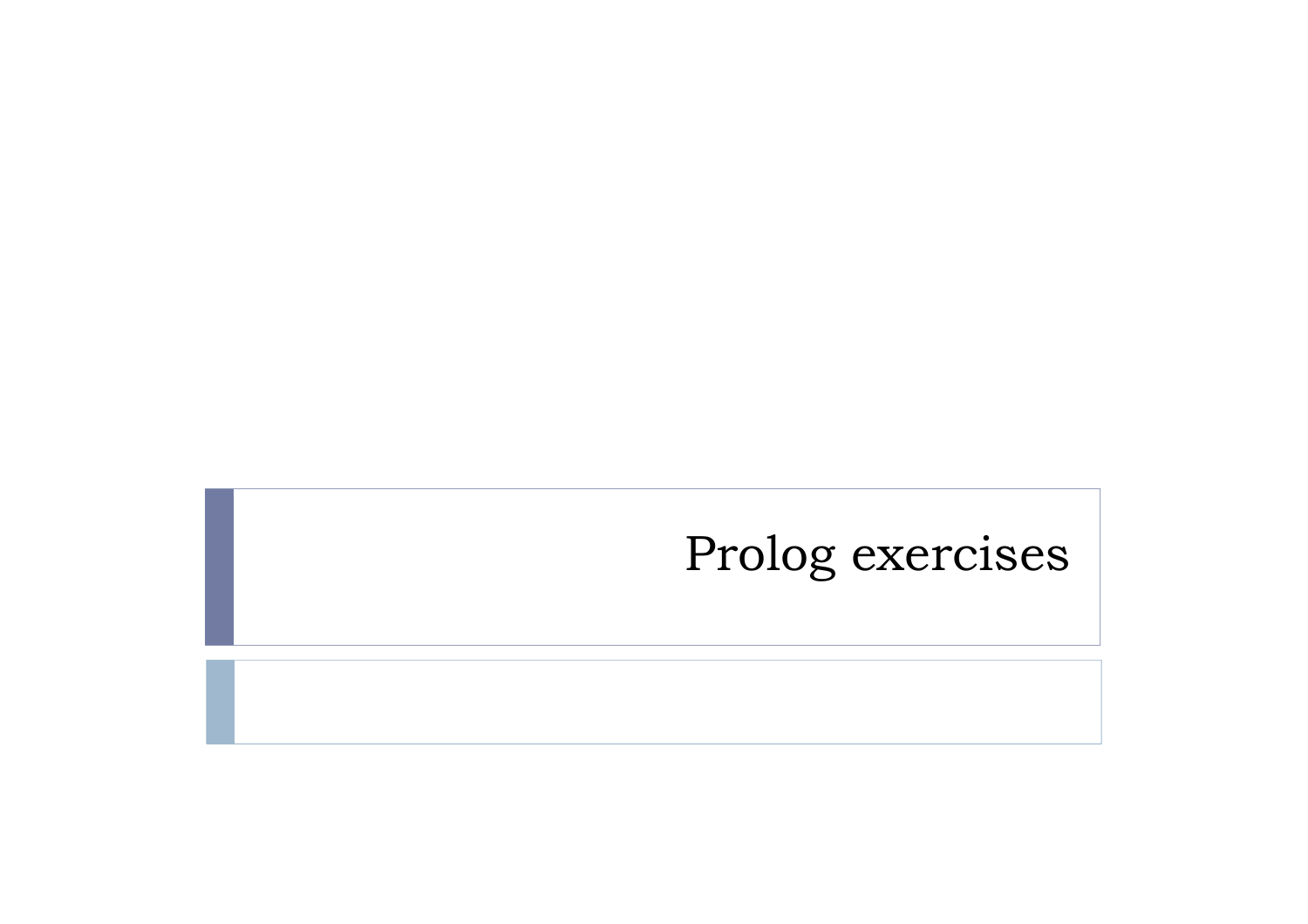## Hints

- Focus on the solutions, in particular on the features of the result
- $\blacktriangleright$  The result is a parameter of the predicate
- $\blacktriangleright$  Variables start with a capital letter, atoms with a lower case letter
- $\blacktriangleright$  Exploit recursion
	- ▶ Base case(s)
	- Generic case(s)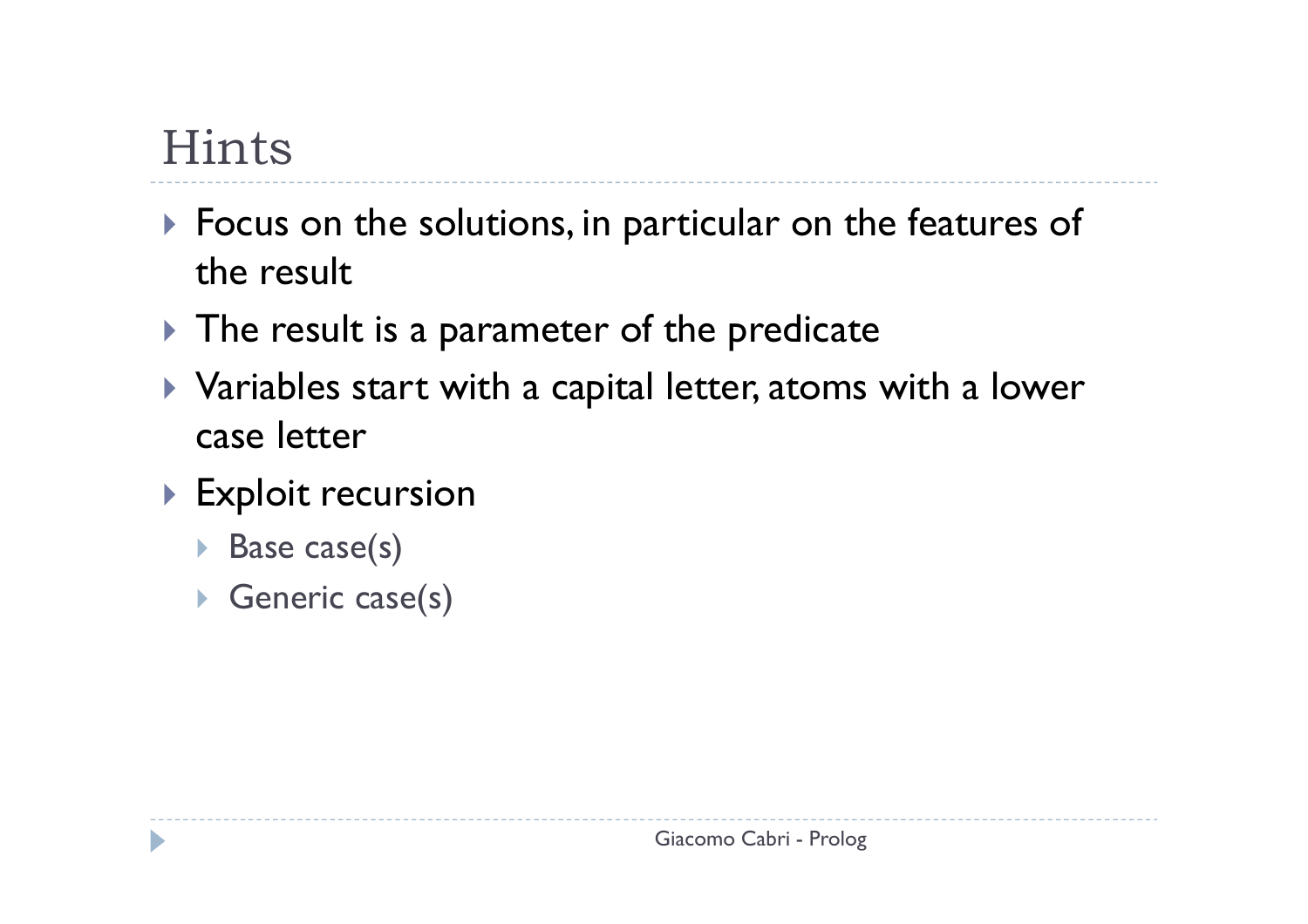### Exercises

- **Define a predicate** conta that counts the occurrences of an element in a list
- Define a predicate naturali that, given a number *<sup>n</sup>*, computes an ordered list with the first *n* natural numbers
- $\blacktriangleright$  Define a predicate  $r$ ibalta that computes the reverse of a list list
- ▶ Define a predicate <code>inserisci</code> that inserts a number in an ordered list
- Given a list of integer, define a predicate quadrati that computes a list with their squares
- $\blacktriangleright$  Given a list of elements, define a predicate  $\verb|sonoliste that$ computes a list of booleans that tell whether each element is a list